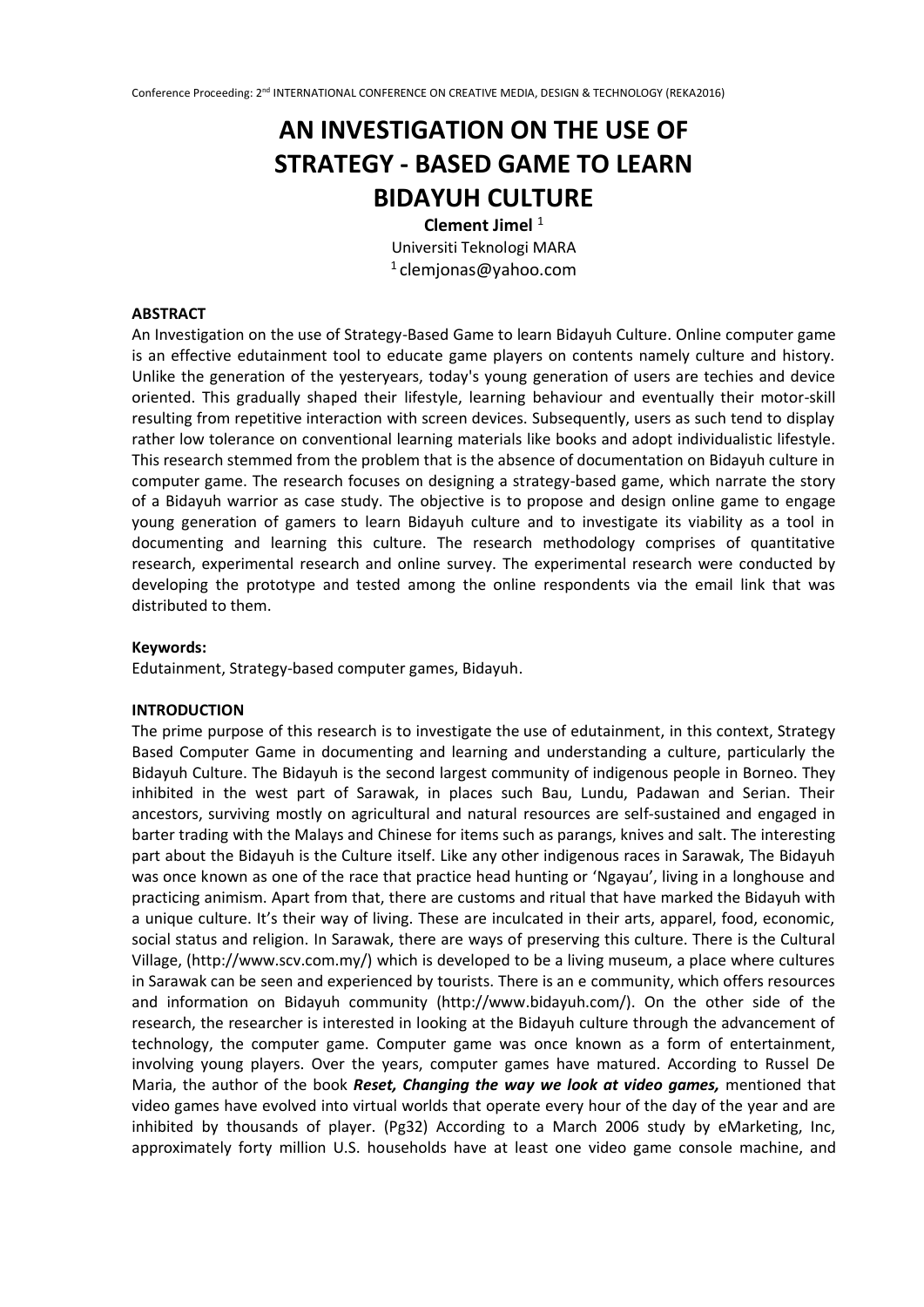there are seventy million regular online game players.*<sup>1</sup>* The significance of the fact is that games, be it video or computer games, are gaining popularity over the years, worldwide. Currently in Malaysia, there are no individuals or organization that venture into the possibilities of computer game, particularly Strategy Based Computer game as a tool to learn and disseminate information on Bidayuh culture. In this research, it will explore game (Important requirement in computer game as a learning tool), the game play, learning content and the elements of game to investigate the excitement and possibilities of Strategy based computer game in learning and document the culture of the Bidayuh. This research will investigate the viability of Strategy based computer games in documenting learning the Bidayuh culture or better known as channel to disseminate the information on Bidayuh Culture to the new generation.

## **Computer Game and learning**

Study claims that, Computer Game can be used as a learning tool, Russell DeMaria, author of *Reset, Changing the way we Look at Video Games,* noted that Games and video game technology offers an alternative way to learn and the possibility of it to further improve the quality of the existing education system. (De Maria, Russell, 2007, p.147-148). Francis Emmerson of University of Dundee, Uk, in his article, *Exploring the Video Game as a Learning Tool*, Emmerson Francis (2004) noted that Computer games have the potential as an education and training material. They are Platform game; beat 'em up, first person shooter, strategy and real time strategy, Role Playing Game, adventure, sports, simulations and casual games. Alan Thorn, (2007), p 5-7

## **Significant of the Study**

.

The research is important to expand the repertoire of Edutainment, particularly on Computer games (Strategy based computer game) in learning culture, particularly of The Bidayuh. The research is important for the documentation and preservation of culture in Malaysia (the Bidayuh culture). Moreover, it aims to utilize technology (computer game) by adding pedagogical content in the computer game and teach and expose the new generation to the exotic culture of the Bidayuh. The computer game will provide entertainment as well as education about the Bidayuh culture. The big picture is: this research will be a gateway for other researcher or game developer in Malaysia to move further with the development on how computer games can be utilized to document Malaysian cultures thus contributing to the tourism industry. Computer game is a form of play or sport in an electronic form and it requires a computer or a laptop as a device of interaction. From the basic of shooting game play (Space war) when it was introduced in 1962, (Ste Curran, 2004) computer game has evolved itself to different genres ranging from puzzle game to strategy based game. With the advancement of information technology, educational computer game is introduced. It is a computer game that incorporates educational information and entertainment in its content. Today, some of the computer game plays a prominent role as learning tool in the society. For instance, Second Life.<sup>2</sup> When we engage in a computer game for instance, killing Aliens or driving a high powered car in a busy street is as easy as pressing a spacebar or a shoot button. That is the convenience and fun factor in nowadays-game play. With the popularity of computer game and the advancement of its technology, undeniably, it has become one of the most promising learning tools in our society. It even changed the way we conduct business today (Edery and Mollick, 2007) For example, Second life is a real life simulation game where the players can buy properties, as the game gain popularity, the developer of the game has to hire real estate professionals to advise them on property management for effective game play. That is how important and promising computer games are in today's society. The development of computer game goes in a parallel way with the information technology. Edward

<sup>&</sup>lt;sup>1</sup> Extracted from the book Reset, Changing the way we look at video Games,

<sup>&</sup>lt;sup>2</sup> Second life is a growing area of interest for many educators. Educators are currently using second life with students to explore distance learning, simulation, new media studies and cooperative world. -Pg 318 Second life-the official guide.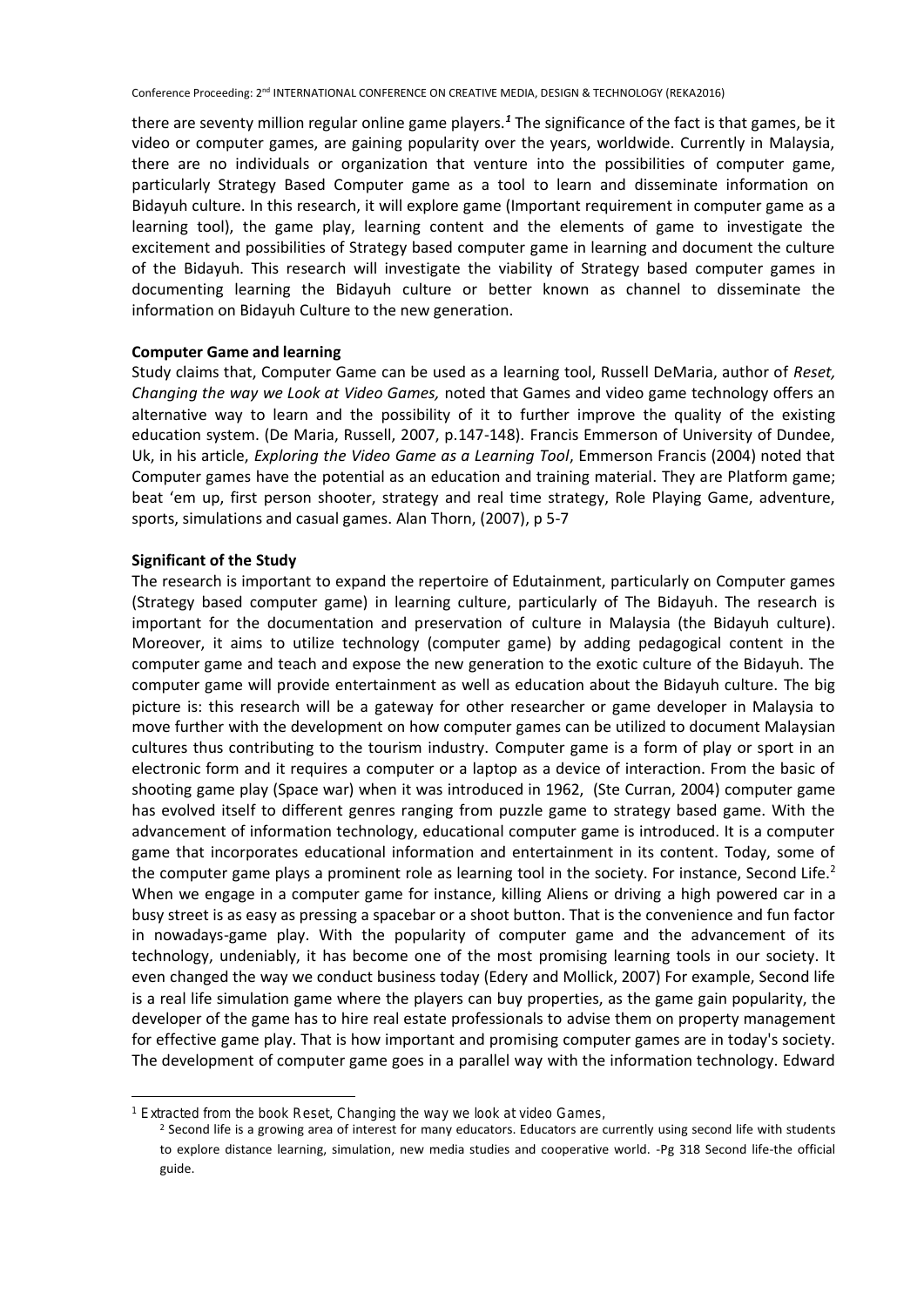Castronova in the book Synthetic World depicted that the synthetic world of online role playing game has become more popular that it involved real trade of game character on E-bay. Moreover, subscriptions for the online game for Asian have reached 6,950,000 over the period of five years from 1998 to 2003. (Edward Castronova, 2005). In conventional education, learning contents are often disseminated verbally or through secondary media in the classroom. For Educational computer games, education is in an electronic form, no longer in the conventional classroom. However, It is not how Educational Computer Games revolutionize the modern day classroom, it is about the content in the computer game. Educational content in computer games involving strategizing, problem solving (within the rules given) and goals that the player have to achieve during the game play. For example, in mathematical game, the player has to strategize the right formula, solve the problem, (mathematic) and achieve the goal and rewards when the right answer is given. Educational information (depending on the learning disciplines) is diluted in the game narrative thus providing the elements of excitement for the player to reach the goals. Contents in the game are presented in linear and non-linear narrative. If the game requires the player to understand a culture, for example in Civilization 3, where player the role of the oriental ruler, the narrative of the game doesn't have to be linear because the player can pick up information's during the game play. However, if the educational game requires the player to play the simulation of a real history for example, how James Brooke took over Kuching from the sultanate of Brunei, then the narrative of the game has to be linear. The question is: are computer games a valid teaching and learning tool? It has been seen as a leisure activity and can it enter the education realm? There are computer games designed to assist students in learning certain disciplines such as medical. In this case, a fantasy computer game where player manoeuvre a nano size scout cruiser to seek and destroy cancer cells, thus teach the player to identify the cancerous cells in human body through computer game. (Texley, 2007)

There are numerous writings on computer game and its role in learning. Andy Carvin, in his post entitled "**Should Video Games Replace Classroom Learning**? Quoted that:

*"Trigonometry is much more interesting when you're trying to build a bridge. It's possible that video games could be used to help people learn curriculum in a real world sort of way." She added that the only thing that's standing in the way of that is attitudes. The structure of teaching methods "hasn't really changed since medieval times," since universities were first founded. "It'll probably take a critical mass of gamers as professors for that to change." Carvin Andy (2008)*

David Williamson Shaffer, Kurt R. Squire, Richard Halverson, James P. Gee in the journal entitled: **Video games and the future of learning**, describes that the importance of video game the future of learning, because it allows players to experience the simulated world it represents. Study claims that, Computer Game can be used as a learning tool, Rusel DeMaria, author of *Reset, Changing the way we Look at Video Games,* noted that Games and video game technology offers an alternative way to learn and the possibility of it to further improve the quality of the existing education system. The Author also noted that apart from entertainment, video games have become a potential tool for learning. The writing basically questions the way people have looking at Video Game. Focused on the Social impact, and despite the negative impact, Video Game opens a new way of learning. (De Maria, Russel, 2007, p.147-148. When learning is combined with entertainment, it opens up a new level of excitement to user where it enhances understanding on certain topics involved. That is where computer games come in the picture. When game developers and designers realized the capability of computer games as a learning tools, they start to expands the genre from action first party shooting game such as HALO to EcoQuest, a computer game by Sierra Entertainment that teach player on environmental issues. Now, computer game indeed is an ideal teaching and learning tool. Why?

This is due to the facts that computer games offer entertainment and leisure. An online board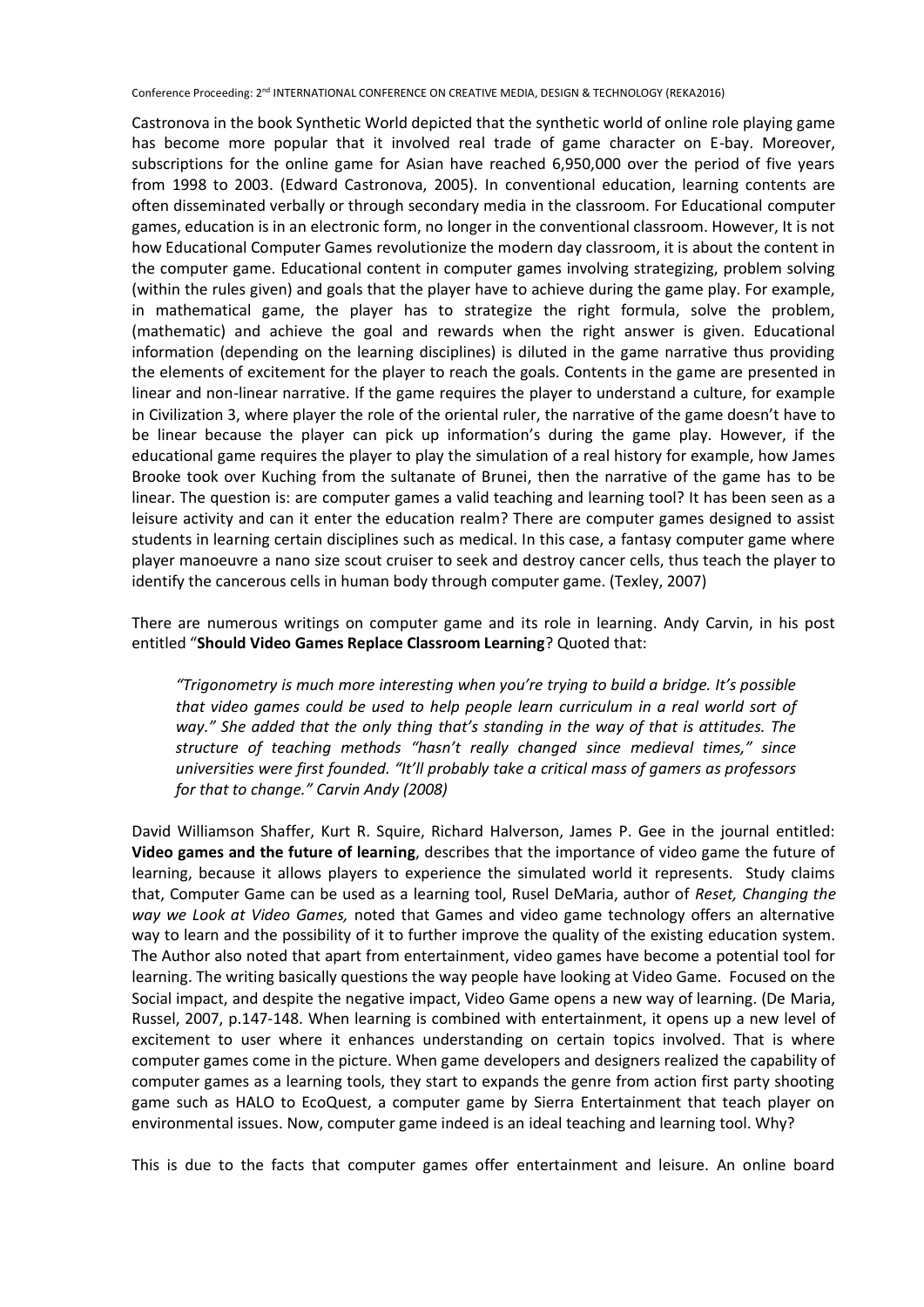revealed that the reasons why people play computer game is to release stress and the challenge that they face during the game play.<sup>3</sup> Whether the topic is reading, writing or arithmetic, the educational computer game can be used as a powerful and enjoyable tool for player (or target audience) to inculcate themselves with educational skills. When a subject such as algebra is the main struggle for students in school, the educational game can play in encouraging them to learn the subject in a fun way. However, there are individual that disagree to the fact that edutainment (educational video game) provide an effective learning method. Mitchel Resnick, a Professor from MIT argued that the concept of Edutainment is misleading the perception of education, thus portraying education as something that is hard to digest that need entertainment to make it acceptable.

# **METHODOLOGY**

# **The game**

The main objective of the computer game is to document and let the player, mostly Internet user to learn about the Bidayuh culture through the game play. In parallel to that, the prototype of the game works as an instrument for the researcher to do hypothesis testing, which is:

- Impose a long lasting awareness through the experience that the participant get from
- The game play.
- The culture of Bidayuh can be documented through Online Computer Game.
- Computer Game can be utilized as a tool to learn the Bidayuh culture

# **Learning content**

In the online game, the researcher has inculcated information about the Bidayuh culture. The information is divided into categories such as: Daily items used by the Bidayuh, past times, language, customary apparel, omens, believes and religion. Respondent are expected to learn by reading the information on Bidayuh culture in the online game.

# **Game elements**

The online game will have elements such as: design, which includes the overall composition and the positioning of objects (trees, river, mountain and terrains) in the game. Color, the use of appropriate color to visualize the settings of the environment in the game. Illustration, the researcher used graphic software to do the illustration for the game. The illustration is in 2d, vector styled. Last but not least, audio. The audio for the game was extracted from audio editing software. It served as a background sound for the game and as an indication for the player that they have completed the task in the scene.

# **Game Play**

According to Apple's New Oxford American Dictionary, game play is *"the tactical aspects of a computer game, such as its plot and the way it is played, as distinct from the graphics and sound effects."*

# **Navigation**

.

In the online game, the player plays the character by clicking on the items in the game. In some scene, scene 1, scene 5 and scene 6, the character will walk towards the clicked items. In scene 2,3 and 4, the view of the game changed to a first person view. Therefore, the player is required to move over the cursor to identify the clickable items.

<sup>3</sup> http://malaysianumber1.com/board/showthread.php?t=958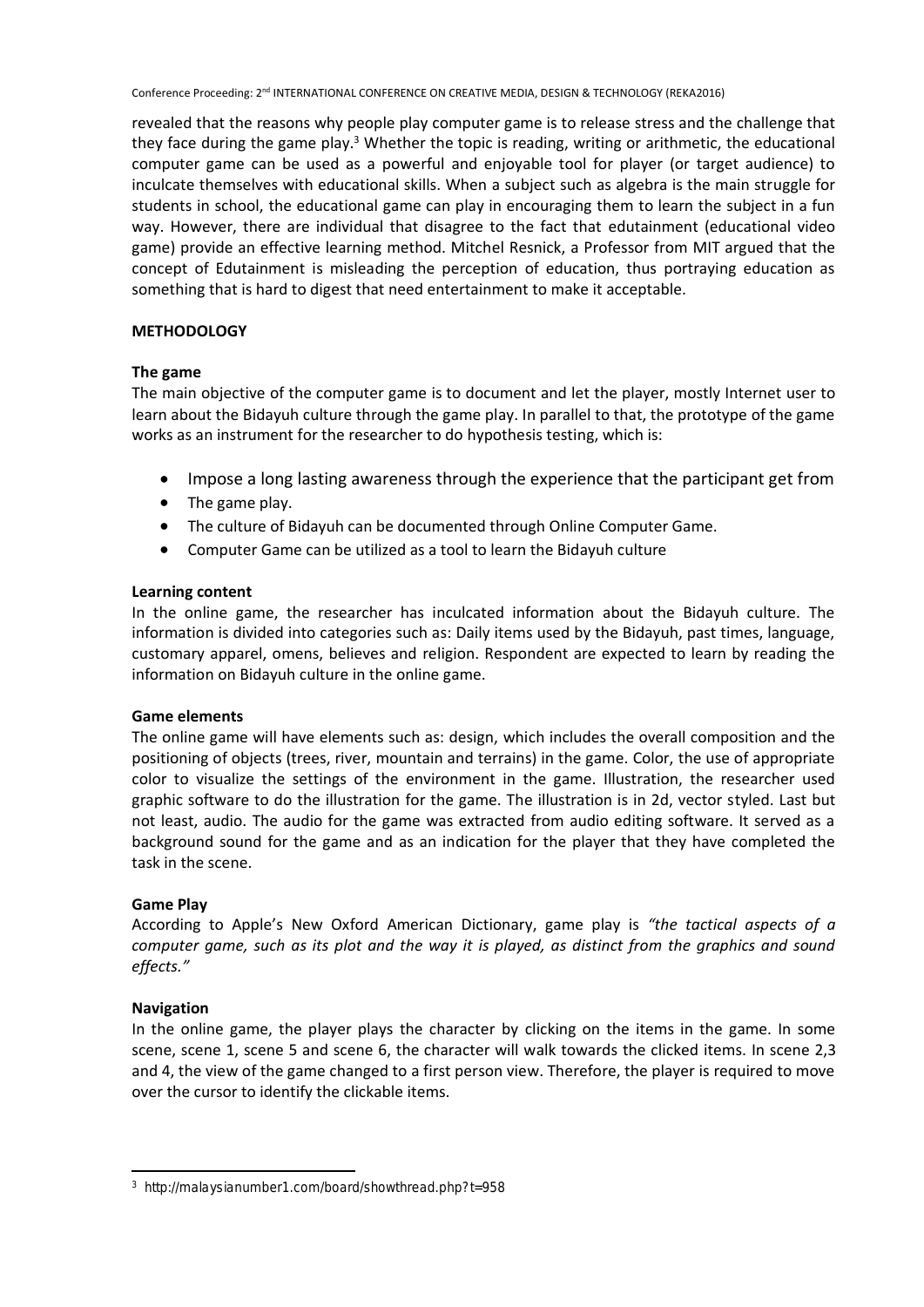## **Reward system**

In a game, the factor that excites the player is the challenge that they faced during the playing period. The reward system will quantify the achievements of the player. In the prototype game, the player will be rewarded by an increase in the knowledge meter in the game every time they managed to get the information about the Bidayuh culture.

## **Learning content**

In the game play, the learning contents would be the clickable items that provide information to the player. The player will learn by clicking on the items in the game interface and read the information given. The learning result is quantifiable by asking question that enabled the player to recall the information on Bidayuh culture that they have obtained while playing the game.

## **Game Rule**

The player is required to read and remember the information of the clicked items in the game. In scene 3 (inside the long house) some items has to be picked up. The player cannot move on to the next scene if they have not clicked and get all the knowledge from the previous scene.

## **The game development**

The development of the game prototype basically involved actions such as: Observation, development and prototype testing.

## **Observation**

The researcher used few methods to get information for the game. The researcher has observed few computer games in terms of how game interface and it's navigational system. The researcher then observed the Bidayuh villages in Singai, Bau. The observation is mainly on the environment of the village and daily items used by the Bidayuh. The researcher also gets secondary information about the Bidayuh culture from local publications and Museums in Kuching. After going through these processes, the researcher made few planning and sketches of the game before convert it in digital form.

# **Pilot-testing**

Before the actual hypothesis testing, the prototype of the online game has to be tested to ensure the hypothesis-testing run smoothly. The Prototype game was uploaded and available online. The researcher then e-mailed the URL of the prototype game to 13 participants and 7 participants through Social networking site, Facebook. (Refer to attachment). Out of the 20 participants for the pilot test, only 7 managed to give feedback. After playing the Prototype of the online game, the researcher receive feedback, which was, categorize under technical and game play.

#### **Technical feedback**

Out of the 7 participant, only one complaints that they cannot play the game. The respondent claimed that the game doesn't work on her Internet browser. Another respond is that the game took quite a long time to load, and the researcher should own his own domain name and fully host the online game. This is because the current sub-URL that the researcher is using is too long, it's hard to remember and it will be broken during browsing. There is no comment on the online questionnaire and the researcher noticed that the respondents managed understand and answer all the questions.

#### **Game play feedback**

On the other side, most of the feedbacks are on the game play, for instance, the player complaints that there are no clues on what to do on certain scene, thus confusing the player. The researcher should hint on what take in scene 3 and 4. This led them to abandon the game.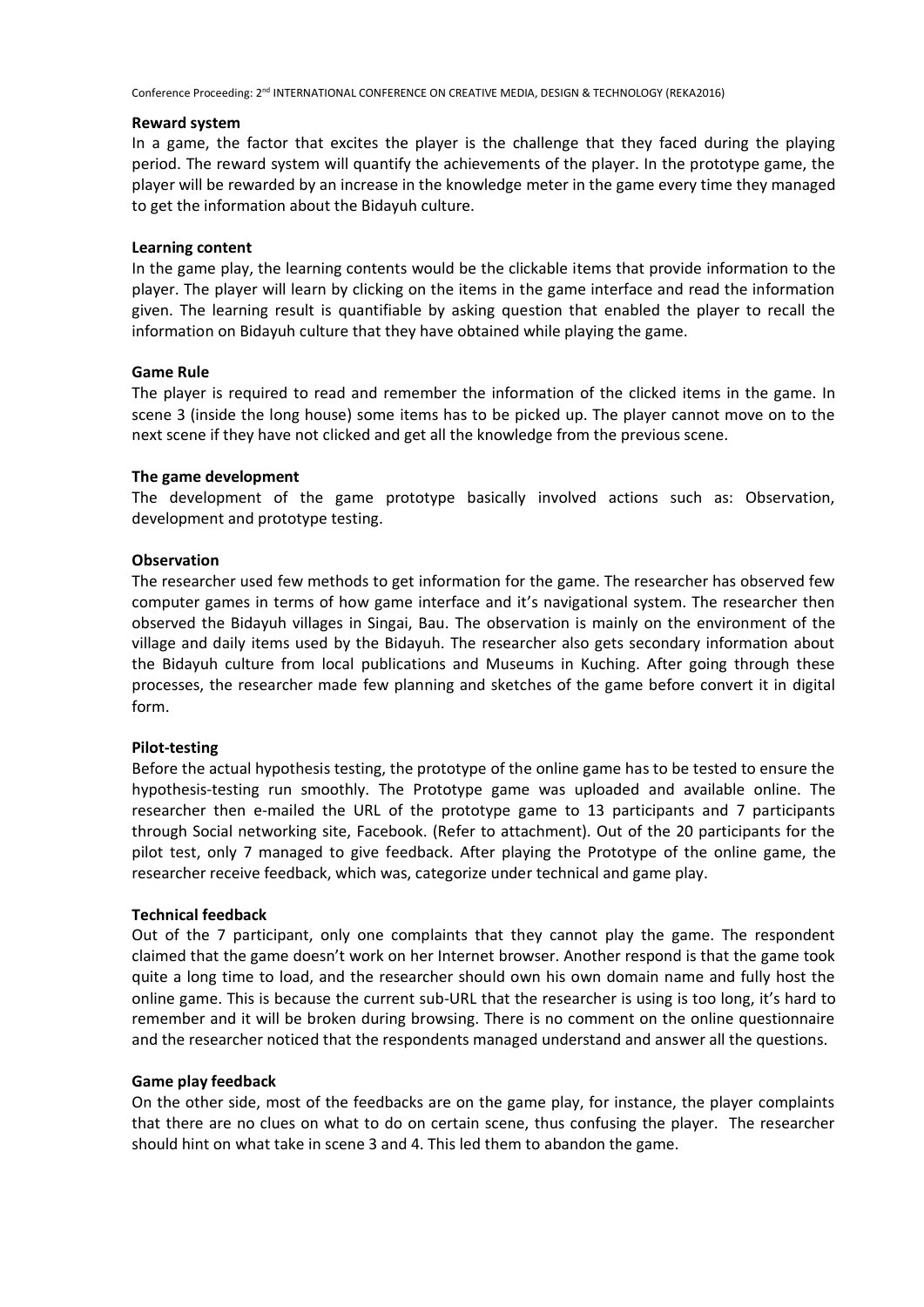## **The prototype- the adventure of Kidau**

After fixing the bugs in the game, the game prototype was ready for the hypothesis testing. However, the researcher is still using the same sub-URL due to budget and time constrain. The game is about a Bidayuh Warrior by the name of Kidau who wanders in the travels from a Bidayuh village to another and explore his surroundings. He then sensed something is wrong with one of the village and begin to explore the long house. What he found was an old man sitting on the verandah of the long house. The old man revealed the unfortunate future of the Bidayuh as their sacred mountain; the evil spirits, the unrest spirits of the fallen enemy warrior, has infested Mount Singai. From there, Kidau has a mission. That is to travel to mount Singai and face the evil spirits. He continued exploring the room in the long house and Baruk for clues that will help him in his journey. On his journey to the sacred mountain, the young warrior faced many obstacles. The character has to solve the problem and acquire and remember as many information about Bidayuh as possible from each scene. This will enable the respondents (player) to get the information about Bidayuh from the game.

# **The scenes**

The game is divided into six scenes and each scene has its own challenges. Each scene is carefully designed to fulfill the requirement of the research. Information about Bidayuh culture is inculcated in the game through items that can be clicked by the player.



# **Scene 1, the village**

Figure 4.10.1 Snapshot of scene 1 in the game

This is the first scene where the player is required to control and navigate the character in the game. The game set in the village, the player has to find a way to get in the long house and find out what is going on. In this scene, the player will know how a long House and a Baruk look like. On top of that, the player will also know on the item that the Bidayuh use, for example, a stair made of notched tree log. There is also a menu that required the player to mouse over and click on the highlighted objects to get the information.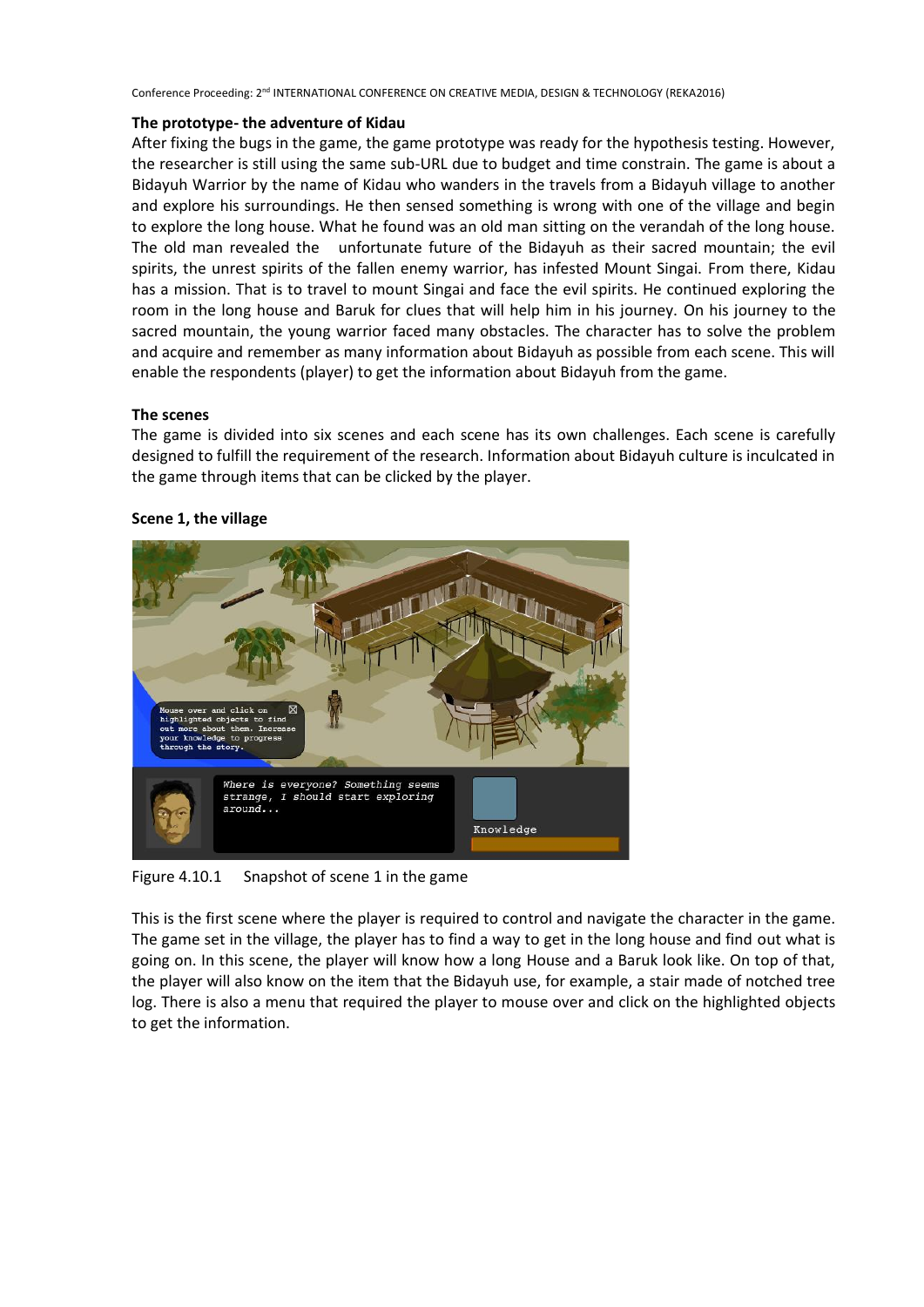#### **Scene 2, the Tonyu**



In scene 2, the player is required to explore its surrounding. There is an old man that provides information that will assist the player to the next scene.

The learning experience that the player will get in scene 2 is: Tonyu, which is the verandah of the long house and learning about daily items used by the Bidayuh. For instance, Ju, (fish trap made of bamboo and rattan), Risuong (rice pounder). Player will be exposed to the belief of the Bidayuh when they click on the Bee hive (in the game). The purpose putting a small Bee hive in front of the door is to deter evil spirits from entering the house. These learning contents are inculcated in the game and the player can access to it by clicking on the items. Apart from that, this scene also highlights the appropriate way to address an elderly, omens and definition of the Gawai festivals.



#### **Scene 3, Inside the Long house**

In scene 3, the setting is inside a long house. This scene enabled player to experience the environment inside a Bidayuh long house. This scene highlights items that the Bidayuh use daily, for example: Juah, (a large rattan basket to carry items), Bukuo, (a large knife), Sigongang, Tipakuoh, (plate made of palm bark), Rongah, (the attic of the long house), Siratang Boris, (customary apparel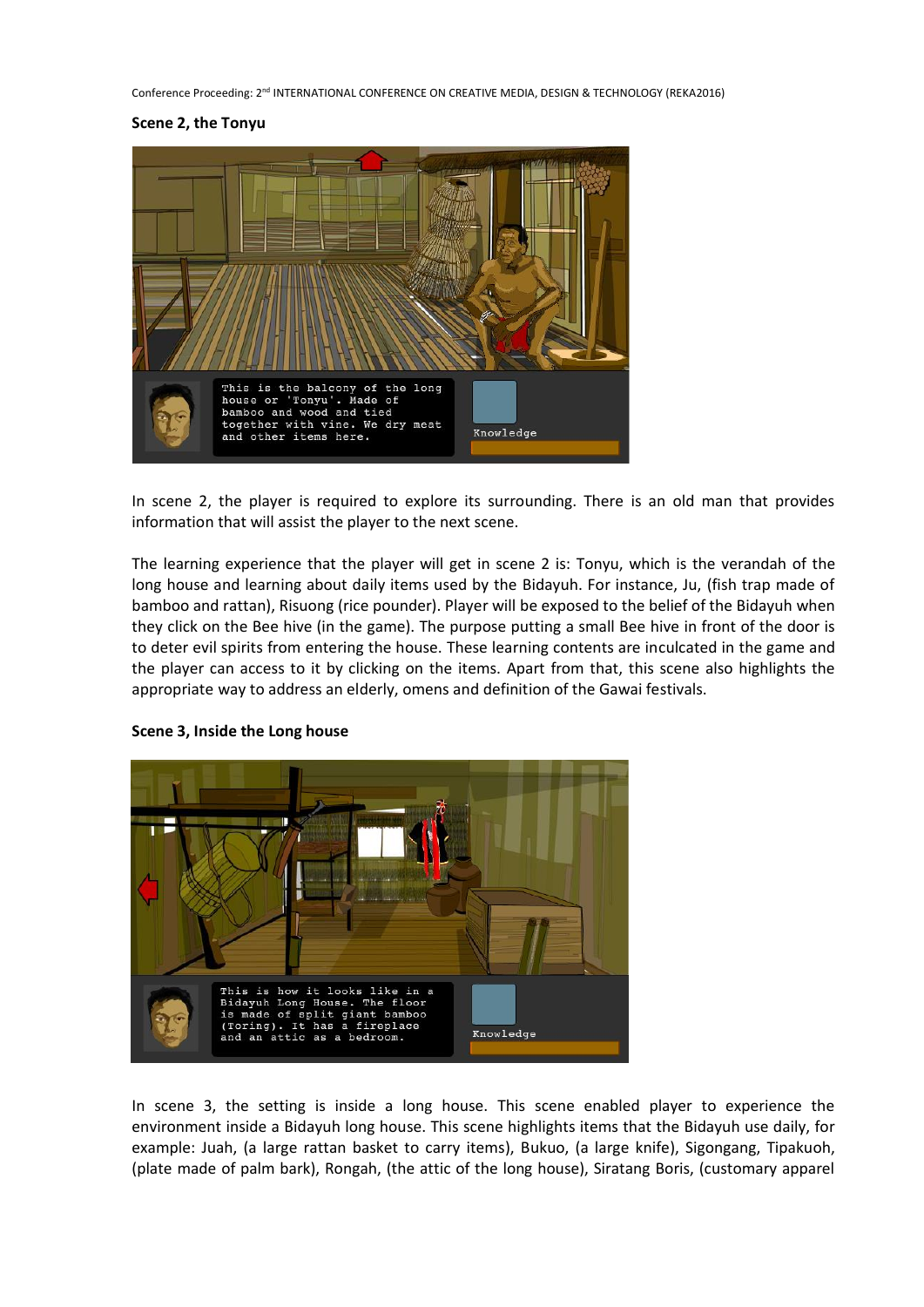of the Bidayuh), Bona, (earthenware), Pitak, (paddy storage container) and Pogang, (rice cooked in bamboo). The player has to click on the items and read the description of it. Each time the player click the item, there will be sound that indicates that the knowledge has been unlock and the player can move on clicking on to the next item. When the player finished unlocking the knowledge, the knowledge meter will be full and the arrow that indicates the player to go to the next scene will appear.

## **Scene 4, The Baruk**



From the Long house, player is invited to the setting inside a Bidayuh Baruk. The player will feel the environment in the Baruk. The player will learn about Baruk, It's Purposes and how it looks like from the inside, headhunting activity, Bidayuh musical instruments, Religion and handicraft.



# **Scene 5, The Bamboo bridge**

After collecting information about the Bidayuh culture in scene 4, the player is brought to a situation where the character has to cross a river on the journey to Mount Singai. This scene basically illustrates the scenery surrounding the Bidayuh village. The player will be exposed to information such as: the economy of the Bidayuh, the use of Pitcher plant's vines to tie or bind building structures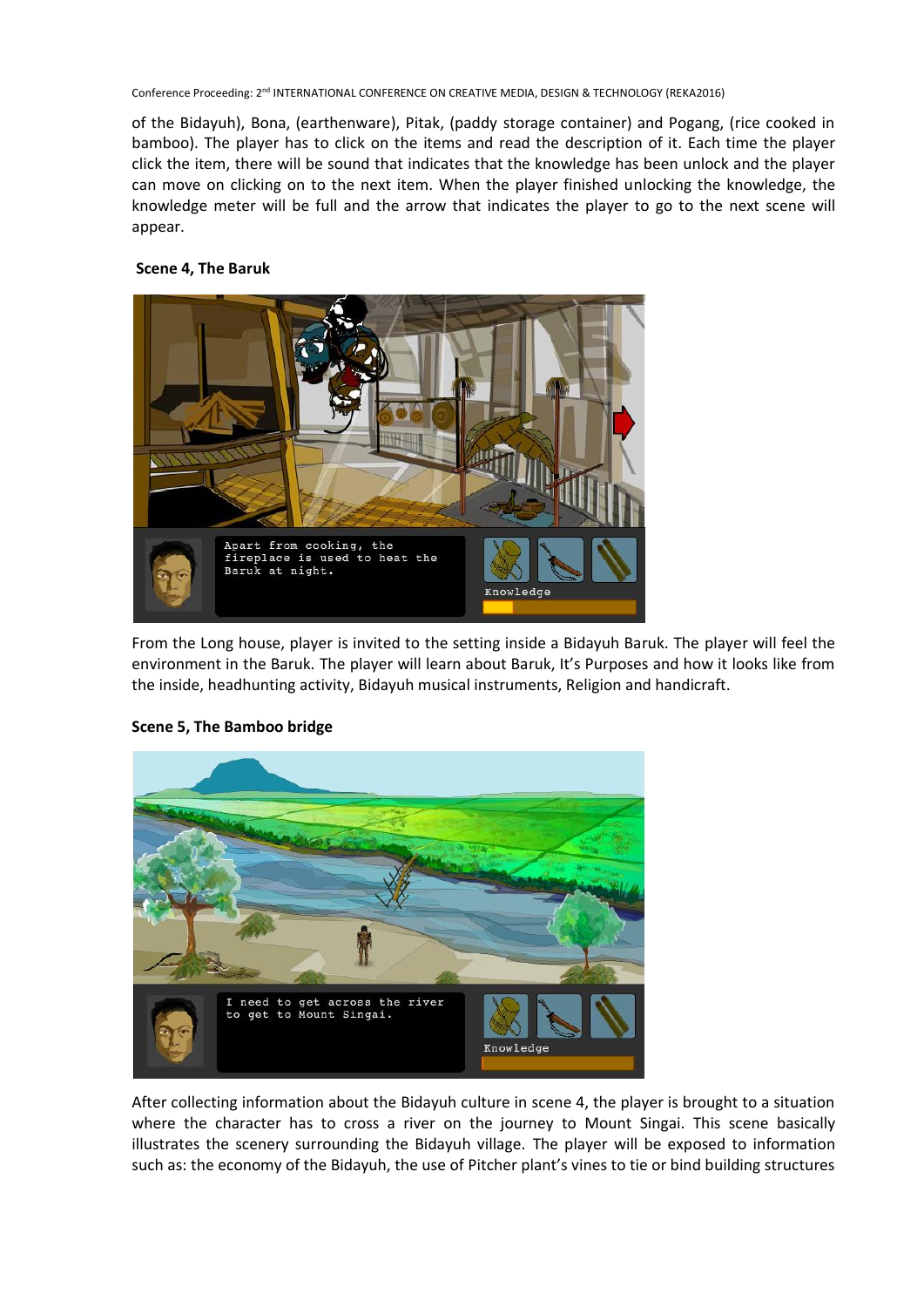and the bamboo suspension bridge. Although the pilot test revealed that this scene left no clue to the player on what needed to be done to move on to the next scene, the researcher purposely left it that way in order to create tense to the player during the game and sense of achievement when they have completed the scene.

# **Scene 6, Mount Singai**



Scene 6, which is the final scene in the game where the player has to answer the questions related to the information obtained from the previous scenes. This scene is the tool for the researcher to find out what the player have learned throughout the game. There are 11 questions that moderately cover what needed to know about the Bidayuh culture.

# **FINDINGS**

In the data analysis, the researcher is using descriptive analysis to present and analyse the finding. The data is divided in three main sections, which are:

- 1. Respondent's demographic, time spent on the Internet a day and knowledge about the Bidayuh.
- 2. Respondent's answer on the questions that are related to the bidayuh culture in the game.
- 3. Respondent's opinion on the game's role in documenting and disseminate information on the Bidayuh culture.

The researcher has designed the online questionnaire that is included in the game. This is to ensure the convenience of the respondents when they play and answer the questionnaire. The data obtained from section A of the online questionnaires were used to construct the profiles of the respondents. The information are on gender, age, race, residential and how long they spend their time online a day. Therefore, the researcher has identified the respondents (internet user) and asks them (through online questionnaires) on how long they spent on the internet a day. Table below revealed that 10 (5.8%) of the respondents spend less than an hour a day, 59 (34.1%) spend one to three hours on the internet a day, 89 (51.4%) spend four to eight hours a day on the internet and 15 (8.7%) of the respondents selected others.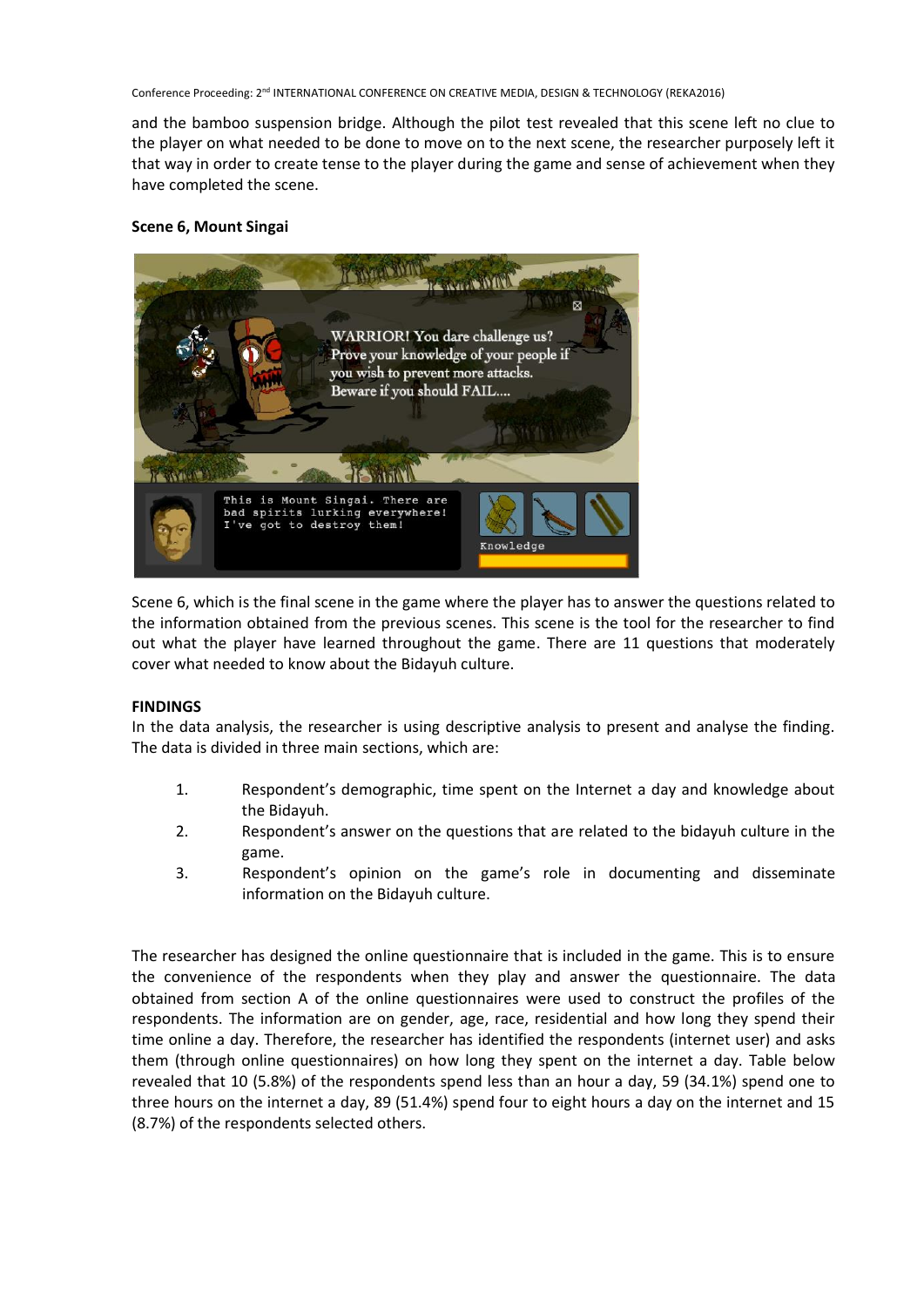The respondents managed to remember and answer the online questionnaire about the culture of Bidayuh in the prototype game. The findings revealed that 11 questions on the Bidayuh culture are answered correctly by majority of the respondents. The open-ended questions show the reason why the small group of respondents selected the incorrect answer because of design of the other factor, which is:

- 1. The respondents are bored with presentation of the information in the game. Instead of reading the information, they just clicked to move on to the next scene.
- 2. The game play that allowed the respondents to click on the answer only once and does not allowing the respondents to go back to the same question to change their answer.
- 3. The respondents misunderstood the question. For example, the question "warrior, what is your culture?' have been mistaken as the question was intended to ask the respondent's culture. As a consequence, they selected their own culture instead of the culture inculcated in the online game prototype.
- 4. The result of the research is the evidence that the online game can be used to document and learn the Bidayuh culture. In this context, the Bidayuh culture is only the content. The studied matter is actually the learning content that was presented in the game play. The elements of the game such as interactivity, artwork, color and audio functioned as a compliment to the game.
- 5. The online game provided opportunities to document and learns not only the Bidayuh culture, but also other cultures in Malaysia. This can be a platform for the tourism industry to penetrate the online market. For example, an online computer game about the cultures in and interesting places in Malaysia that allowed the player from all over the world to explore and learn about the culture, interesting places and folklores in Malaysia.
- 6. Through the online game, the researcher has identified the elements in the game that should be improved thus provide information to the game designer on what to be focused on.
- 7. The respondent's feedback in this research provided some suggestions on pedagogical aspect. The suggestion below is for educator to consider the use of online game in learning.
- 8. Educators could start exploring online computer game in teaching students. The online game can be used as a part of student's activity. For example, an online computer game that allows graphic design students to play a simulation of a design industry. They can start by playing the role of free-lance designer, learning what to do, master the tool of the trade, how to promote themselves to move on to start a design company and play the role of a creative director.
- 9. Educator must consider the potential of the online game in academic in the local settings, and incorporate it as a teaching and learning tool.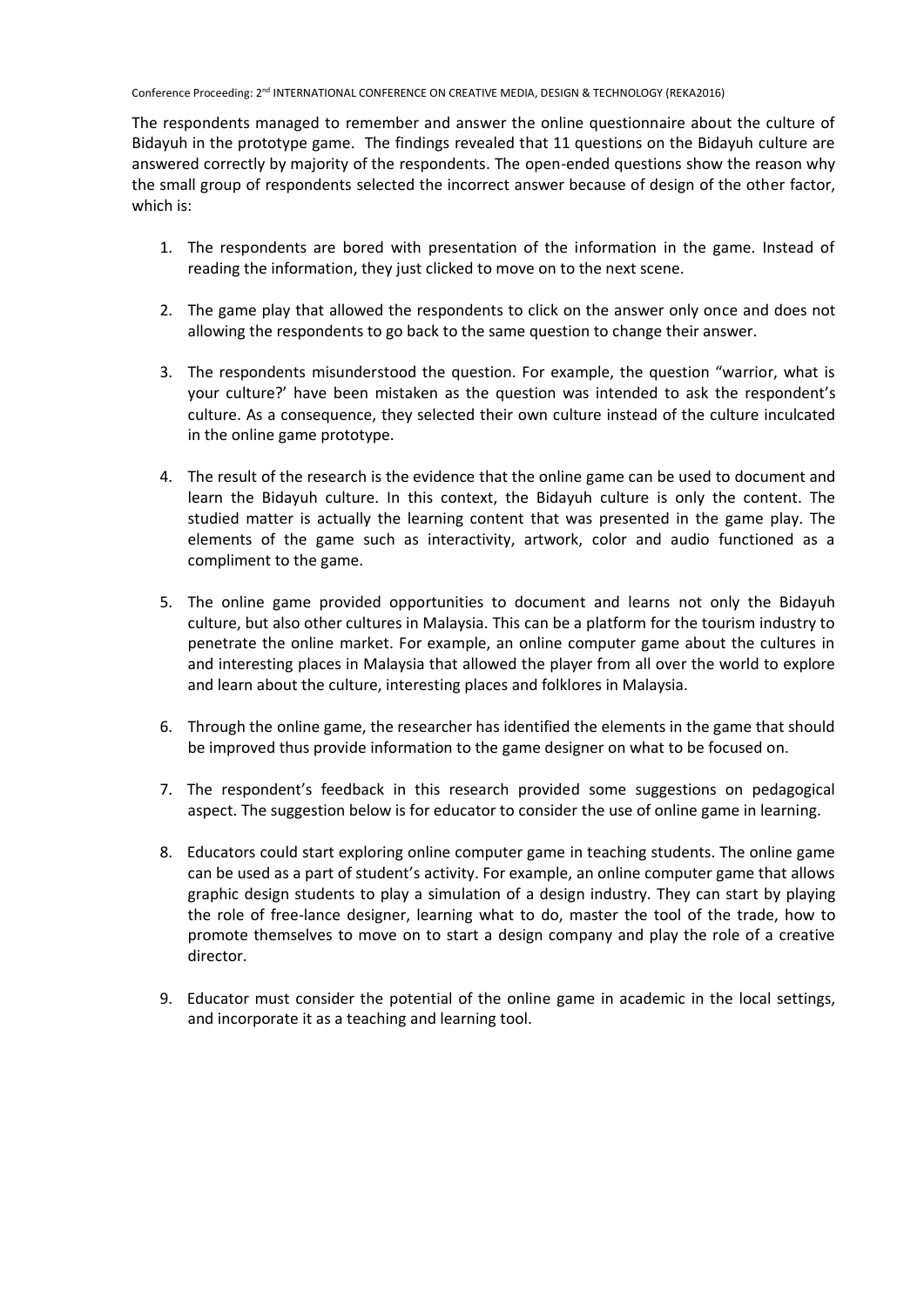#### **REFERENCES**

- De Maria, Russell. (2007) and Reset: Changing the way we look at video game. (San Francisco, Berrett-Koehler Publishers, Inc.)
- Mark J.P Wolf, Bernard Perron, (2003) The Video Game Theory Reader. (London, Routledge)
- Thron , A. (2007) Teach yourself games programming. (UK, Hodder Education)
- Castronova,E. (2005) Synthetic world, the business and culture of online game. (Chicago, The University of Chicago Press)
- King, L. (2002) Game On. (UK, Laurence King Publishing Ltd)
- Minos, P. (2000) The future of Dayak bidayuh in Malaysia. (Kuching, Sarawak, Lynch Media & Services)
- Nuek, P.R (2002) A Dayak Bidayuh community rituals, ceremonies and festivals. (Lee Miing Press Sdn. Bhd.)
- Rymaszewski, M., James,W., Au, Wallace, M., Winters, C., Ondrejka, C., Cunningham, B.B.,(2007) Second life the official guide. (Canada, John Wiley & Sons, Inc., Hoboken, New Jersey)
- Sulaiman,S.(2004) Research methods for the social sciences made simple. Malaysia: DSS Publishing Enterprice Electronic dictionary *New Oxford*
- Gee, J. P. *Why Video Games Are Good For Your Soul: Pleasure and Learning*. Melbourne: Common Ground, 2005.
- Prensky, M. (2000). *Digital game-based learning*. New York: McGraw-Hill.
- Meigs, T. (2003). *Ultimate game design: Building game worlds*. New York: McGraw-Hill/Osborne
- Alsagoff, Z.A. (n.d) The Challenges & Potential of Educational Gaming in Higher Education. extracted from http://www.ijcim.th.org/v13nSP1/pdf/PP6.pdf on 12th Oct 2009 1pm

Liam, D. Max, W. Jurika, S. Mayo, J. Patrick, L. David, B. Shilpi,R. Menon, S. Vive, K. (n.d.). Mixed-Initiative in Computer Games: Algorithmic Content Creation in open-ended worlds. Retrieved October 15, 2008 fromwww.stanford.edu/~smenon/professional\_files/publications/mi\_in\_comput er\_games.pdf

- Jan,S. (2007)Narratives, games and theory. Journal extracted from http://www.gamestudies.org/0701/articles/simons- on 9th april 2008, 1am.
- Jesper,J.(2001) Games telling stories-A brief note on games and narratives. Journal extracted from http://www.gamestudies.org/0101/juul-gts/ on 25th